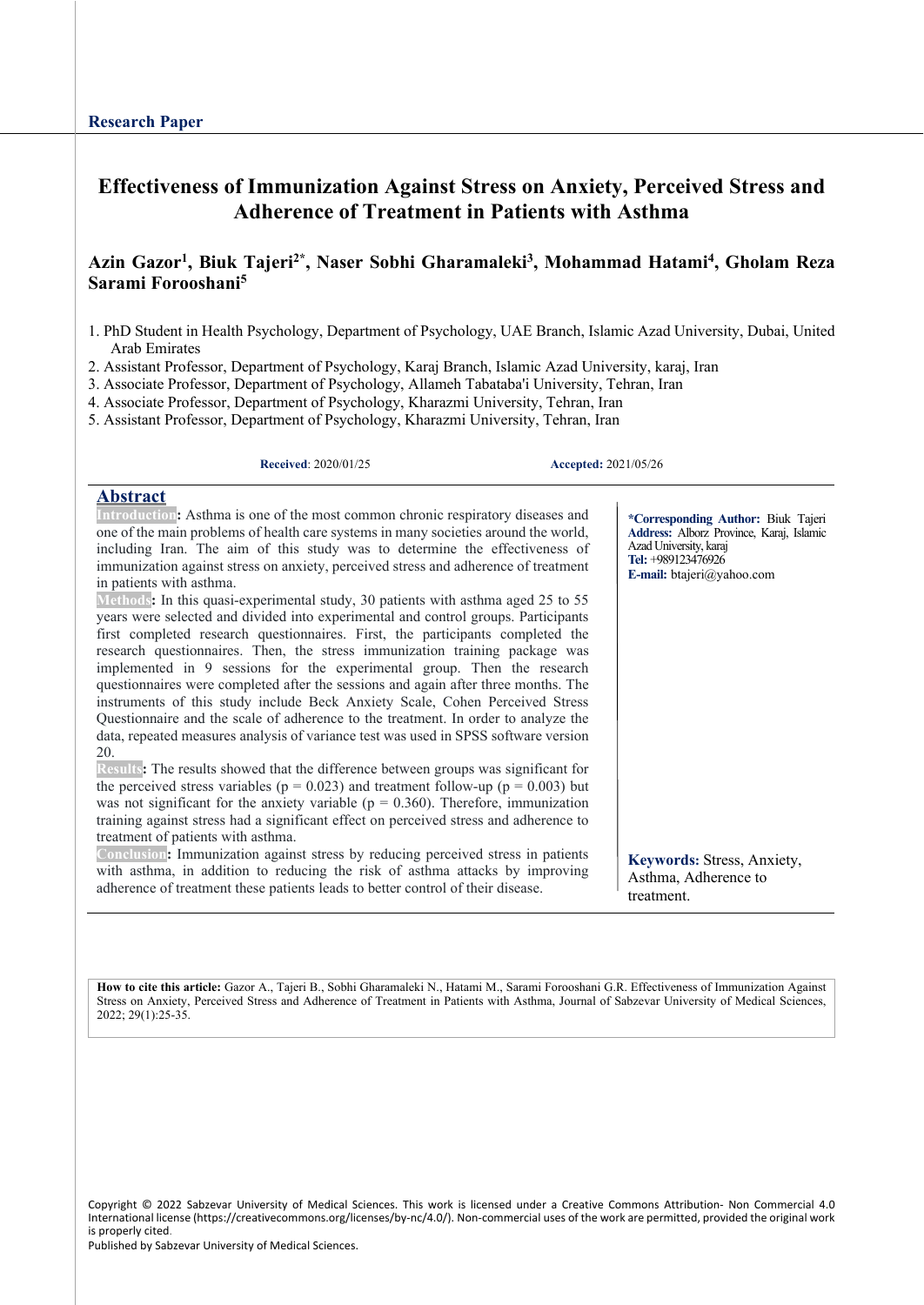## **Introduction**

Respiratory diseases are one of the most common chronic diseases in the modern age, and among respiratory diseases, asthma is one of the most common ones. Asthma is a psychosomatic disease with various mental and physical aspects, which can intensify each other, and proper treatment needs appropriate medical and psychological acts. Studies show that people having asthma endure twice as many psychological problems as those who do not. This disease's overlap with emotional problems such as depression and anxiety is high. Also, tangible findings show emotional problems of stress and anxiety as an accelerant factor of asthma attacks, which affects the disease's symptoms and control, causing reinforcement of its process. Anxiety is a very unpleasant feeling and often vague that comes with a few physical symptoms, like Stenosis in the chest, heart-pounding, and impatience. The researches show that the overlapping level of asthma and anxiety is high. Patients with asthma show more compactness of the respiratory tract in response to emotional factors and improve these asthma attacks by about 20% to 40%. People with asthma have more negative thoughts about their abilities and have less control over symptoms and asthma attacks, so these negative thoughts and cognition distortions cause an increase in disease symptoms. It seems that people with asthma suffer high anxiety occurrence, and anxiety outbreak among them is 50%. The fear of breath shortness can be a reason for anxiety increase in these patients.

It is said that stress management group education significantly reduces anxiety, depression, and stress for patients with asthma.

Perceived stress is one of the problems seen in patients with asthma. Perceived stress implies to person's perception and interpretation of the getting affected by the stress-inducing factors. Different people show different reactions to stress-inducing factors. Researchers think that stress can be a factor in the increase of inflammation in the respiratory tract in response to an allergic stimulus, resulting in asthma attacks. In addition to increasing factors, reluctant participation and not adhering to the treatment of patients have been a long issue. Adherence to treatment means how much a person's medicine consumption or changing lifestyle is consistent with the health care suggestions. Also, treatment adherence is defined by all patients' behaviors, consistent with medical suggestions. Disloyalty to treatment is in line with patients' insufficient notice. Studies on adherence to treatment and its effect on asthma exacerbation show that asthma symptoms are reduced by adherence to treatment and increased by disloyalty.

Regarding the emotional problems of patients with asthma, psychological interventions can help reduce their anxiety and perceived stress. One of the interventions that can help these patients is educating immunization against stress. In this treatment, the goal is not to eliminate the stress but to learn the adaptive responses in stressful situations and increase fast cure, despite failure. Patients will be under immunization against stress education, so instead of being in the past and blaming themselves, they improve their problem solving and forward-thinking tendencies and attention to now and here. Immunization against stress includes education, Socratic discussion (problem-solving), relaxation education, mental and behavior training, self-review, and selfimprovement. This treatment's goal is not to eliminate stress but to adjust to it, psychological flexibility, and accept stressful situations as just a circumstance. Since stress is the foundation of any problem, it is important. Immunization against stress has resulted in reducing stress, anxiety and more adherence to treatment among different patients with cancer, MS, etc., but the efficiency of this intervention in patients with asthma has not been investigated properly. Therefore, this study aims to research the efficiency of immunization against stress, perceived stress, and adherence to treatment in patients with asthma.

A summary of 9 treatment sessions with immunization against stress education protocol:

First session: introduction, mentioning group goals and rules, describing stress, symptoms, and consequences . Second session: relaxation teaching and de-escalation. Third session: Getting acquainted with cognitive concepts, thoughts role in creating stress, getting acquainted with selfinducing thoughts' aspects, and introducing cognitive errors. Fourth session: Educating how to defy negative thoughts. Fifth session: Educating directed self-telling and negative selftelling role in creating stress. Sixth session: Educating concentration and attention returning techniques. Seventh session: problem-solving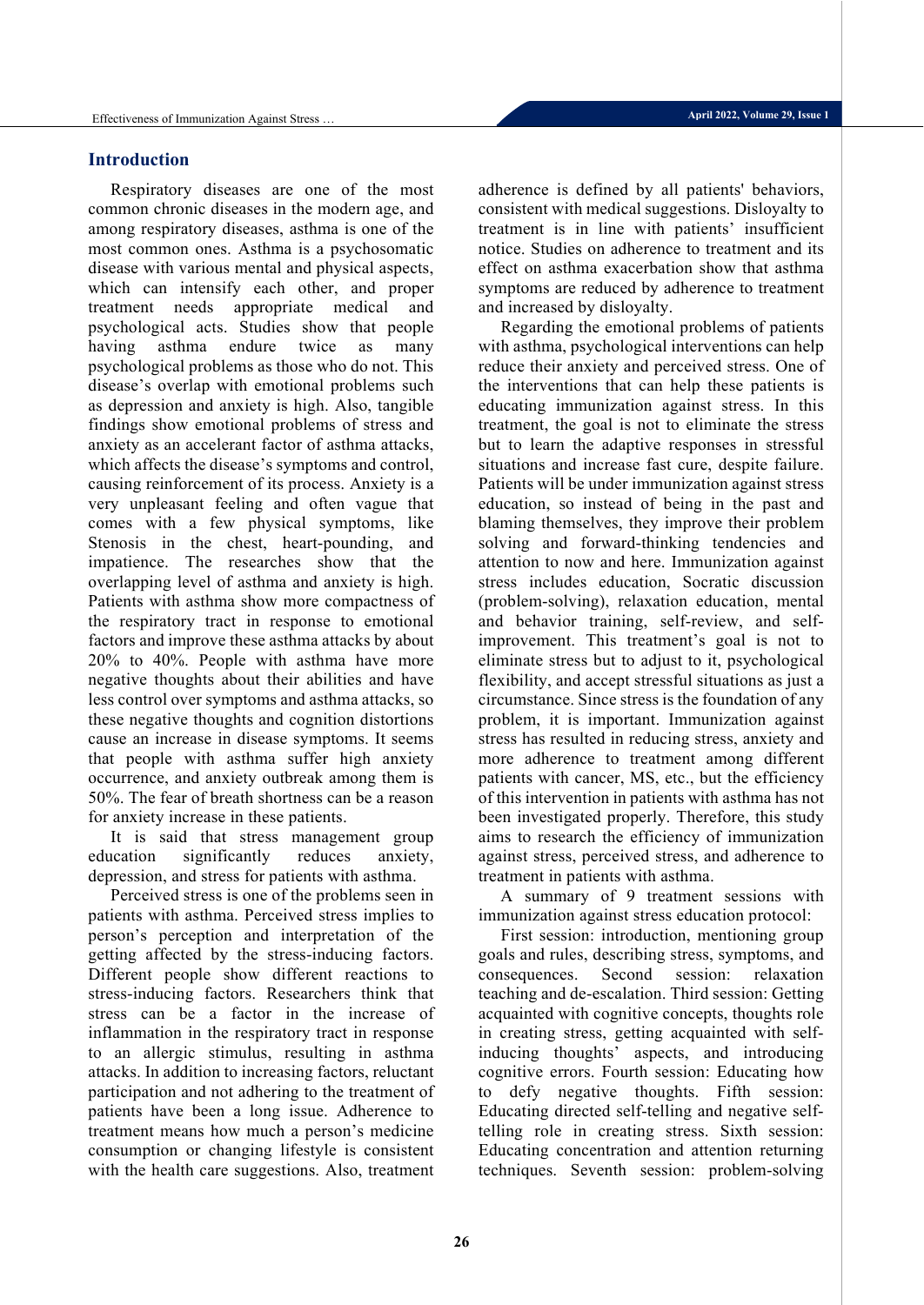education. Eighth session: Anger management education. Ninth session: Practicing previous sessions' skills and the necessity of using them when meeting stressful situations, conclusion.

# **Methodology**

Introducing this quasi-experimental research was certified by the pretest, follow-up test, and pursuing the group. The statistical population was all of the 117 patients with asthma visiting Isfahan asthma, allergy, and immunology center in the first three months of 1399.

Since the sample size in experimental and quasi-experimental studies is at least 15, after investigating the patients' files by a respiratory subspecialty, 30 were chosen by purposive sampling technique (based on input-output criteria). Replacing samples in groups was done randomly, and each group contained 15. The intervention session started after receiving a testimonial.

Study entering criteria: Approve of having asthma by a specialist doctor, not having other chronic or severe respiratory diseases, not having cardiovascular diseases, having academic education, at least high school diploma, age ranging between 25-55 and adopting willingly testimonial.

Exit criteria: having a mental disorder that needs immediate treatments (like psychosis symptoms) and absence of more than two sessions. The sessions started after receiving testimonials.

The test group received nine sessions of immunization against stress. Interventions were done by a psychological health specialist in group sessions. The educational sessions were completed using sanitation actions and protocols suggested by the corona center. The questionnaires were implemented after the sessions, and follow-up tests were done after three months. Instruments of the study include; Beck Anxiety Scale (BAI): this scale has 21 questions to measure anxiety and inquietude levels. Samples' results are between 0 and 63. Results less than 9 mean no anxiety, 10-20 mean mild anxiety, 21-30 mean average anxiety, and more than 31 mean severe anxiety. Norm references showed the test has appropriate validity  $(r=0.72)$ ,<br>reliability  $(r=0.83)$  and inter-stability and inter-stability (alpha=0.92) (26). Cohen Perceived Stress Questionnaire: this questionnaire was created by

Cohen in 1983 and had three versions of 4, 10, and 14 clauses (in this study, the 14 clauses version is used). Questionnaire grading is based on the Likert 5-level range. The lowest point is 0, and the highest is 56. Cohen et al. calculated the alpha coefficient of this scale as 0.87(27).

Adherence to treatment scale (MMAS-8): this scale is a self-reporting questionnaire designed in 2008and has eight clauses. In this scale, high adherence to treatment is recognized by points 8 out of 8, average adherence to treatment, 6 out of 8, and low adherence to treatment, less than 6. The validity of the Persian version of this questionnaire was perused and approved by the factor analysis method. Also, the reliability coefficient of the Persian version is reported to be 0.89 (28). In this study, repeated measures analysis of variance test was used in SPSS software version 20 to analyze the data.

### **Result**

Descriptive statistics show; anxiety average in immunization against stress group after the test (23/27) and follow-up (23/27) compared to pre-test (27/07), the stress average in immunization against stress after the test (18/87) and follow-up (19/60) were reduced compared to pre-test (22/13) and adherence to treatment average in immunization against stress after the test  $(6/27)$  and follow-up (6/27) were increased compared to pre-test (4/87). Investigating statistical hypothesis using analysis of variance with repetitive measures showed that the test has a significant intragroup effect (time) in three stages of assessing, for test group in anxiety variables ( $p=0.002$ ), perceived stress ( $p=0.019$ ), and adherence to treatment  $(p=0.005)$ . Also, results were significant for intragroup effect (time and group balance), anxiety variables (p= 0.010), perceived stress (p=0.014), and adherence to treatment ( $p=0.005$ ). Also, with regards to results of the group effect test (intragroup) in the three stages of assessment, the results showed immunization against stress has a significant effect on perceived stress  $(p=0.023)$  and adherence to treatment ( $p=0.003$ ) the effect on anxiety ( $p=0360$ ) was not significant.

We can conclude that anxiety grades of samples in this study were average, while they are more than average in other similar research, and we may say that immunization against stress has more effect on samples with high anxiety. Finally, immunization against stress education using breath training and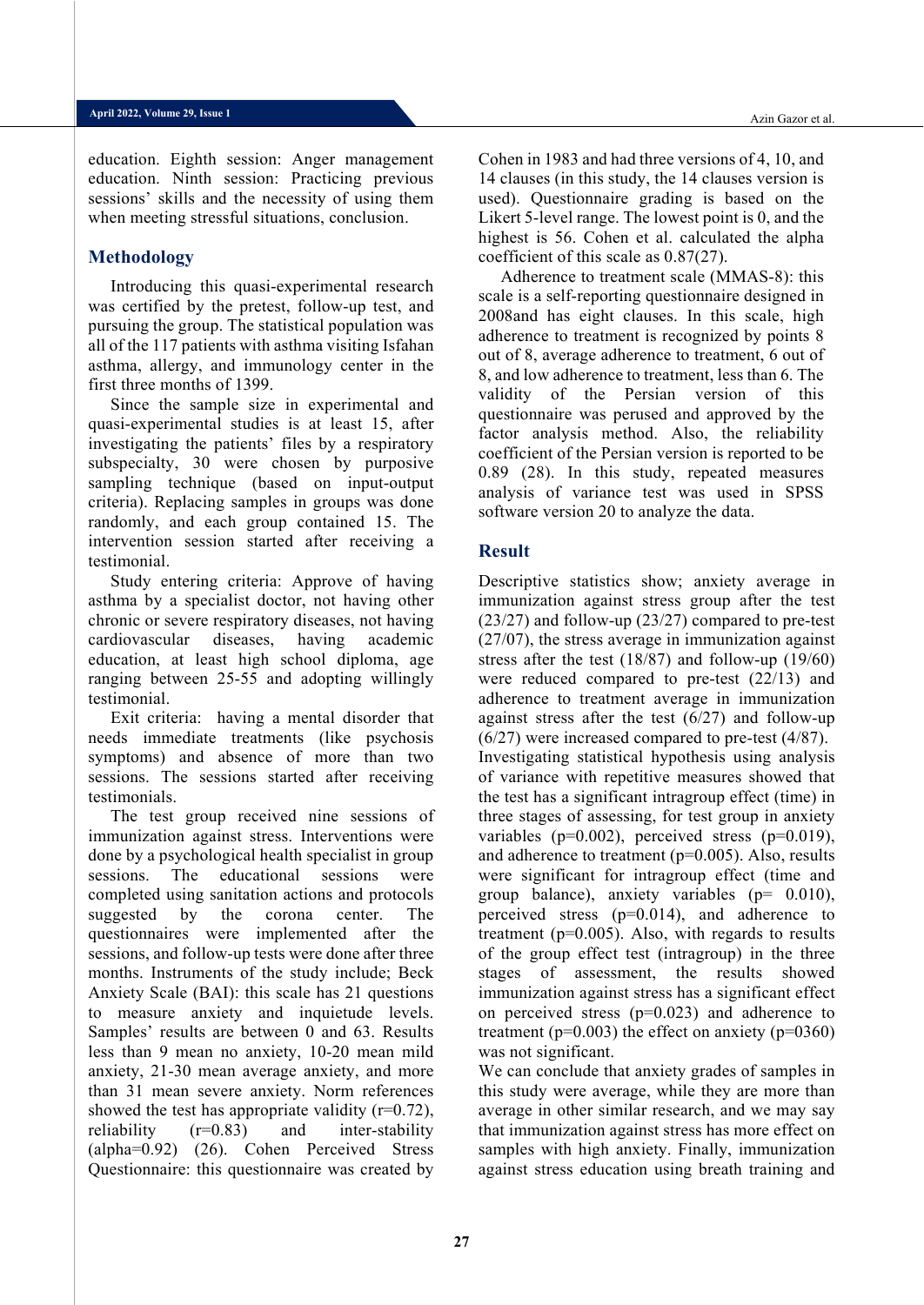relaxation can affect physiological factors like a heartbeat, blood pressure, and muscle tension. So, by controlling factors creating anxiety, we can reduce anxiety.

#### **Discussion**

Results showed that immunization against stress significantly reduces the perceived stress of the test group. To verify these results, we can say that in the hormonal-neurological system or Hypothalamic-Pituitary axis- Renal cortex; stress and psychological stress cause stimulation of paraventricular nucleus of Hypothalamus and free the increasing factor of Corticotropin. This factor in the anterior pituitary gland causes adrenocorticotropin synthesis, adrenal glands, and Glucocorticoid hormone secretion (such as Cortisol). Plus, stress increases Cytokine secretion in the body. Decreasing the diameter of the respiratory tract results in shortness of breath and respiratory problems that in patients with asthma is more severe because of high respiratory sensitivity. Therefore, immunization against stress education using relaxation training and breath control reduces psychological stress on patients with asthma, resulting in lower secretion of increasing stress hormones and lower perceived stress. Other results showed that adherence to treatment of patients in the test group has a significant improvement compared to the control test. It can be expressed that; the goal of immunization against stress is to educate individuals on ways to manage stress and apply

them in daily life, and it is not educated for specific cases, so teaching these ways, improves individuals' managerial and confronting ability in stressful situations, and provides an opportunity to have better control over their lives so that they can handle difficult and stressful situations more efficient. One of the important situations that individuals need to have the right encounter is disease.

#### **Conclusions**

Therefore, patients with asthma have accepted adherence to treatment using problem-solving approaches and confronting negative thoughts to control their difficult situation and are adherent to their medical and care treatments. This process leads to the correction of a person's logic. Also, with accepting the disease, the patient accepts the need for action for an efficient treatment. Thus, immunization against stress has a significant effect on patients with asthma. Immunization against stress by reducing perceived stress in patients with asthma, in addition to reducing the risk of asthma attacks by improving adherence of treatment these patients leads to better control of their disease.

#### **Acknowledgment**

Finally, the authors hereby express their gratitude to all the individuals and organizations who assisted us in this research and made this research possible.

**Conflicts of Interest** The authors declare that they have no conflicts of interest.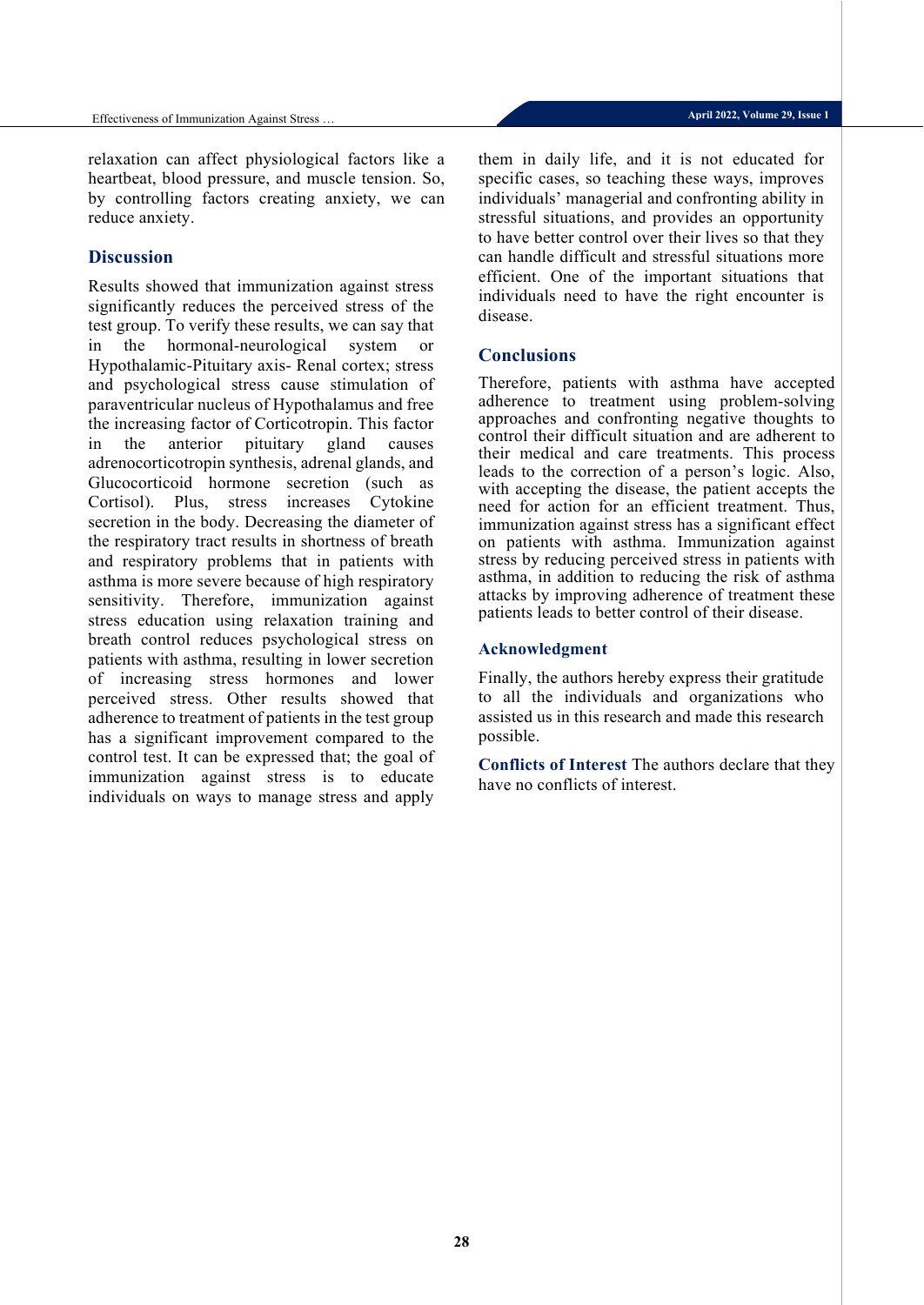| اثربخشی ایمنسازی در مقابل استرس بر میزان اضطراب، استرس ادراکشده و پیروی از<br>درمان در بیماران مبتلا به أسم                                                                                                                                                                                                                                                                                                                                                                                                                                                                                                                                                                                                                                                                                                                                                                                                                                                                                 |                                                                                                                                                                                                                                                         |
|---------------------------------------------------------------------------------------------------------------------------------------------------------------------------------------------------------------------------------------------------------------------------------------------------------------------------------------------------------------------------------------------------------------------------------------------------------------------------------------------------------------------------------------------------------------------------------------------------------------------------------------------------------------------------------------------------------------------------------------------------------------------------------------------------------------------------------------------------------------------------------------------------------------------------------------------------------------------------------------------|---------------------------------------------------------------------------------------------------------------------------------------------------------------------------------------------------------------------------------------------------------|
| أذين گازر <sup>١</sup> ، بيوک تاجرى <sup>٢</sup> ،ّ، ناصر صبحى قراملکى <sup>۳</sup> ، محمد حاتمى <sup>٤</sup> ، غلامرضا صرامى فروشانى°                                                                                                                                                                                                                                                                                                                                                                                                                                                                                                                                                                                                                                                                                                                                                                                                                                                      |                                                                                                                                                                                                                                                         |
| ۱. دانشجوی دکتری روانشناسی سلامت، گروه روانشناسی، دانشگاه آزاد اسلامی واحد امارات، دبی، امارات متحده عربی<br>۲. استادیار، گروه روانشناسی، واحد کرج، دانشگاه آزاد اسلامی، کرج، ایران<br>۳. دانشیار، گروه روانشناسی، دانشکده روانشناسی، دانشگاه علامه طباطبایی، تهران، ایران<br>۴. دانشیار، گروه روانشناسی بالینی، دانشگاه خوارزمی، تهران، ایران<br>۵. استادیار، گروه روانشناسی تربیتی، دانشگاه خوارزمی، تهران، ایران<br>تاريخ دريافت: ١٣٩٩/١١/٠۶                                                                                                                                                                                                                                                                                                                                                                                                                                                                                                                                             |                                                                                                                                                                                                                                                         |
| تاريخ پذيرش: ١۴٠٠/٠٣/٠٥                                                                                                                                                                                                                                                                                                                                                                                                                                                                                                                                                                                                                                                                                                                                                                                                                                                                                                                                                                     |                                                                                                                                                                                                                                                         |
| چکیده<br>زمینه و هدف: آسم یکی از شایعترین بیماریهای مزمن تنفسی و از معضلات اصلی سیستمهای بهداشتی- درمانی<br>در بسیاری از جوامع دنیا و کشور ما محسوب میشود؛ از این رو هدف پژوهش حاضر، تعیین اثربخشی ایمنسازی در<br>مقابل استرس بر میزان اضطراب، استرس ادراکشده و پیروی از درمان در بیماران مبتلا به آسم بود.<br>مواد و روشها <mark>: در این پژوهش نیمهتجربی ۳۰ بیمار مبتلا به آسم ۲۵ تا ۵۵ ساله انتخاب و به دو گروه آزمایش و</mark><br>گواه تقسیم شدند. ابتدا شرکتکنندگان، پرسشiامههای پژوهش را تکمیل کردند. سپس بسته آموزش ایمنسازی در<br>برابر استرس در ۹ جلسه برای گروه آزمایش اجرا شد. پس از اتمام جلسات و مجدداً پس از سه ماه، پرسشنامههای<br>پژوهش تکمیل شدند. ابزارهای این پژوهش شامل مقیاس اضطراب بک، پرسشنامه استرس ادراکشده کوهن و مقیاس<br>پیروی از درمان بودند. بهمنظور تجزیهوتحلیل دادهها از آزمون واریانس با اندازهگیری مکرر در نرمافزار SPSS نسخه<br>۲۰ استفاده شد.<br>یافتههاً: نتایج تحقیق نشان داد تفاوت بین گروهی برای متغیرهای استرس ادراکشده (p=۰/۰۲۳) و پیروی از درمان | * نويسندهٔ مسئول: بيوک<br>تاجرى<br><b>نشانی</b> : کرج، دانشگاه آزاد اسلامی<br>واحد کرج، گروه روانشناسی<br>تلفن: ۰۹۱۲۳۴۷۶۹۲۶<br>رايانامه:<br>btajeri@yahoo.com<br>شناسه ORCID:<br>0000-0001-9575-9236<br>شناسه ORCID نویسنده اول:<br>0000-0002-8969-3362 |
| (p=۰/۰۰۳) معنادار بود ولی برای متغیر اضطراب (۳۶۰+-p) معنادار نبود؛ از این رو آموزش ایمنسازی در مقابل                                                                                                                                                                                                                                                                                                                                                                                                                                                                                                                                                                                                                                                                                                                                                                                                                                                                                        | كليدواژهها:                                                                                                                                                                                                                                             |

استرس بر استرس ادراك شده و پیروي از درمان بیماران مبتلا به آسم، تأثیر معنادار دارد. **نتیجهگیري**: آموزش ایمن سازي در مقابل استرس با کاهش استرس ادارك شده بیماران مبتلا به آسم و همچنین با بهبود پیروي از درمان این بیماران، باعث کنترل بهتر وضعیت بیماري آنها می شود.

# **.1 مقدمه**

پیروي از درمان

استرس، اضطراب، آسم،

امروزه بیماری های مزمن ریوی در زمره شایع ترین بیماری ها هستند. در میان بیماري هاي مزمن ریوي، آسم یکی از شایعترین بیماري هاست (1) که میزان هم پوشانی این بیماري با مشکلات هیجانی مثل اضطراب و افسردگی بالاست ( 2).

بیماران مبتلا به آسم، دو برابر افرادي که این بیماري را ندارند مشکلات روانشناختی مانند استرس و اضطراب را تجربه می کنند (3). این بیماران در پاسخ به عوامل هیجانی، انقباضات بیشتري را در قسمتهاي فوقانی مجاري هوایی نشان می دهند و بهطور کلی این عوامل حملات آسم را حدود 20 تا 40 درصد

1 Chronic diseases

<span id="page-4-0"></span>Copyright © 2022 Sabzevar University of Medical Sciences. This work is licensed under a Creative Commons Attribution- Non Commercial 4.0 International license (https://creativecommons.org/licenses/by-nc/4.0/). Non-commercial uses of the work are permitted, provided the original work is properly cited.

Published by Sabzevar University of Medical Sciences.

مجلۀ علمی ـ پژوهشی دانشگاه علوم پزشکی سبزوار، دورة ،29 شمارة ،1 فروردین و اردیبهشت ،1401 ص 25-35 [journal@medsab.ac.ir](mailto:journal@medsab.ac.ir) :رایانامه [http://jsums.medsab.ac.ir](http://jsums.medsab.ac.ir/) :سایت آدرس **شاپاي چاپی: 1606-7487**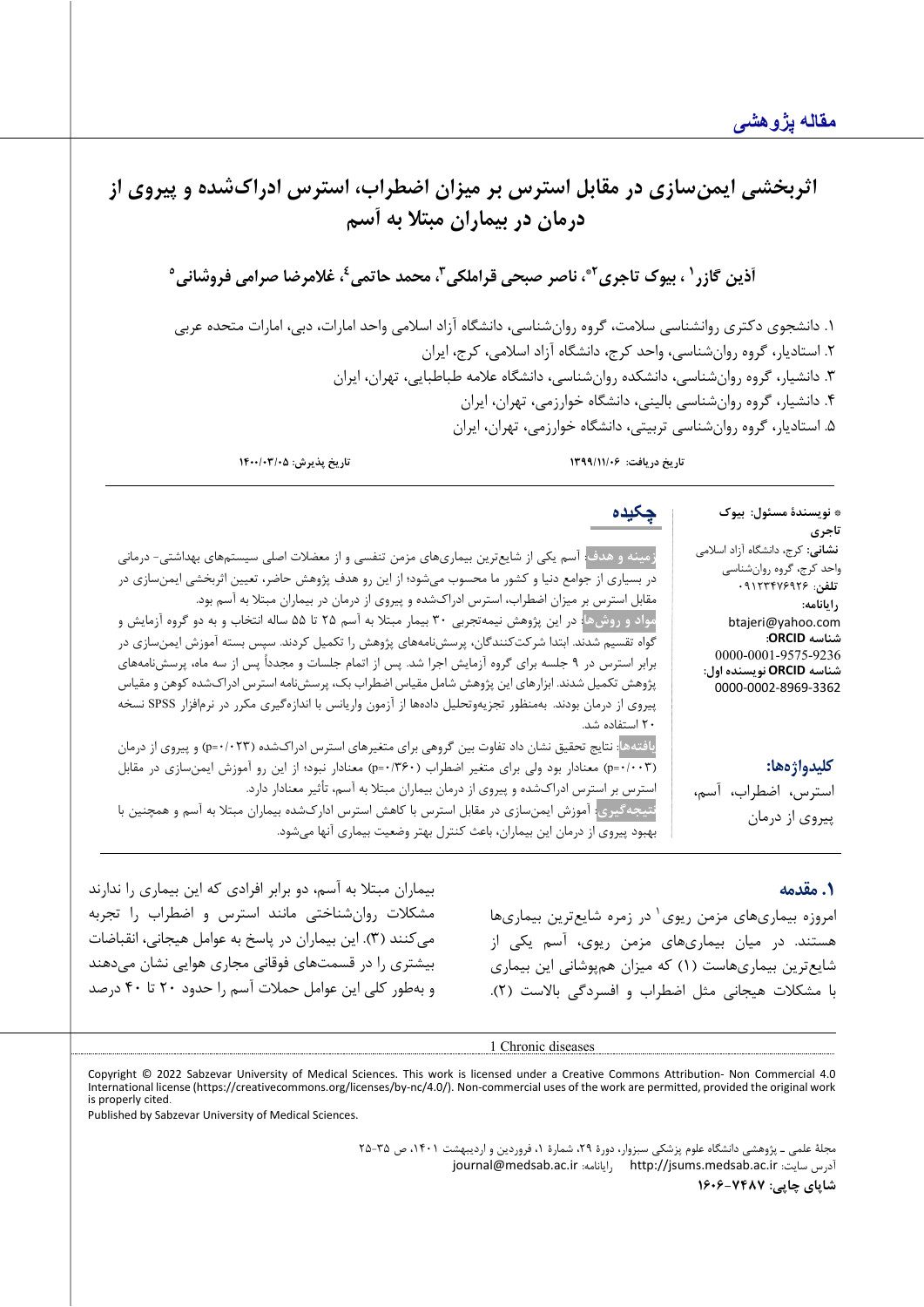افزایش میدهد (۴). در این راستا یانگ <sup>۱</sup> و همکاران نشان دادند افراد مبتلا به آسم از شیوع بالاي اضطراب رنج میبرند (5).

مایکنبام مطرح کرد (18). ایمنسازي در برابر استرس شامل آموزش، بحث سقراطی (حل مسئله)، آموزش آرمیدگی، تمرین- هاي ذهنی و رفتاري، خودبازبینی و خودتقویتی است. هدف این درمان، حذف استرس نیست بلکه سازگاري با آن، انعطافپذیري روانی و یادگیري پذیرش موقعیتهاي استرسزا بهمنزله صرفاً یک رویداد است (19). در این راستا احمدي و همکاران (20) بیان کردند آموزش گروهی مدیریت استرس، تأثیر معناداري بر کاهش اضطراب، افسردگی و استرس در بیماران مبتلا به آسم دارد. ریتچی <sup>۱۰</sup> و همکاران (۲۱) نشان دادند ایمنسازی در مقابل استرس، منجر به کاهش معنادار اضطراب میشود. خرسندي و همکاران (22) نشان دادند ایمنسازي در مقابل استرس، تأثیر معناداري در کاهش استرس ادراكشده زنان باردار دارد. جکسون `` و همکاران (۲۳) نشان دادند: ایمن سازی در مقابل استرس تأثیر معناداري در کاهش افسردگی و افزایش پیگیري درمان در جانبازان مبتلا به اختلال پس از سانحه دارد. کیلی <sup>۱۲</sup> و همکاران (۲۴) نیز نشان دادند ایمن سازی در مقابل استرس منجر به پیروي از درمان بیشتر در بین بیماران مبتلا به اختلالات عضلانی- اسکلتی میشود. با توجه به اینکه ناتوانی در کنترل شرابط استرسزا و اضطراب، منجر به بروز حملات حاد آسم و در نتیجه بستري هاي مکرر بیماران مبتلا به آسم می شود و با توجه به هزینههاي بالاي درمان بیماران آسم و آسیب هاي اجتماعی- اقتصادي ناشی از آن، انجام راهکارهایی کم خطر و کمهزینه در راستاي بهبود وضعیت بیماران مبتلا به آسم، هوشمندانه و ضروري میباشد. با وجود اثرگذار بودن ایمنسازي در مقابل استرس در بهبود وضعیت بیماران گروههاي مختلف، اثرگذاري ایمنسازي در مقابل استرس در بین بیماران مبتلا به آسم و به شکل پژوهش حاضر بررسی نشده است؛ از این رو هدف این پژوهش، بررسی اثربخشی ایمنسازي در مقابل استرس بر میزان اضطراب، استرس ادراكشده و پیروي از درمان بیماران مبتلا به آسم است.

# **.2 مواد و روش ها**

طرح این پژوهش ، شبه تجربی از نوع پیش آزمون، پس آزمون، پیگیري با گروه گواه بود. جامعه آماري، کلیه 117 بیمار مبتلا به آسم مراجعه کننده به کلینیک فوق تخصصی آسم، آلرژي و ایمونولوژي اصفهان در سه ماهه نخست سال 1399

ترس از ایجاد حملههاي تنگی نفس می تواند دلیلی بر وجود و افزایش اضطراب در این بیماران باشد (۶). دسوسا<sup>۲</sup> و همکاران (7) بیان کردند بیش از نیمی از بیماران مبتلا به آسم از اضطراب رنج میبرند. لیبور <sup>۳</sup> و همکاران (۸) بیان کردند ارتباط معنادار بین اختلالات خلقی و آسم، لزوم استفاده از درمانهاي روان شناختی در این زمینه را نشان میدهد. لوریا<sup>۴</sup> و همکاران (9) بیان کردند اختلالات هیجانی مانند اضطراب در افراد مبتلا به آسم بیشتر از افراد سالم است. همچنین علائم آسم با افزایش استرس ادراكشده و اضطراب تشدید می شود. اختلال دیگري که همراه با آسم دیده میشود استرس ادراکشده <sup>۵</sup> است (۱۰). استرس ادراكشده به عنوان درجهاي که موقعیت ها در زندگی فرد استرسزا ارزیابی می شوند تعریف شده است (11). از نظر محققان، استرس می تواند عاملی براي افزایش التهاب راه هوایی نسبت به یک محرك آلرژي زا باشد که در نهایت منجر به حمله آسم شود (12). همچنین همکاري ضعیف در درمان و پیروي نکردن از درمان در بیماران مزمن ، از دیرباز مطرح بوده است. پیروی از درمان<sup>۶</sup> بهصورت همجهت بودن کلیه رفتارهای بیمار با توصیه هاي پزشکی تعریف می شود. پیروي نکردن از درمان توصیه شده به بیمار، با پیش آگهی ضعیف و نامطلوب در بیماران همراهی دارد. آمارهاي بهدستآمده از مطالعات نشان دادهاند که 60 درصد از بیماران مبتلا به بیماري هاي مزمن، پیروي از درمان ضعیفی دارند (۱۳). انگلکیس<sup>۷</sup> و همکاران (۱۴) در مطالعه نظام مندي که در مورد پیروي از درمان و تأثیر آن بر تشدید بیماري آسم انجام دادند نشان دادند که با پیروي از درمان شدت بیماري آسم کاهش و پیروي نکردن از درمان منجر به افزایش شدت بیماری آسم می شود. جورج و بندر ^ (۱۵) بیان کردند اثربخشی داروهاي بیماران آسم و در نتیجه بهبودي و کنترل بیماري در آنها با پیروي و پایبندي به درمان رابطه دارد . کاپلان و پرایس (۱۶) نشان دادند که پیروی از درمان، نقش مهمی در کنترل بیماري آسم دارد (16). به دلیل وجود عوامل روانشناختی و هیجانی محرك و تشدیدکننده بیماري آسم، محققان به درمان هاي روانشناختی براي درمان نشانه ها و علائم آسم توجه ویژهاي نشان دادهاند (17). یکی از این روشها، آموزش ایمنسازي در برابر استرس است که اولین بار دونالد

- 5 Perceived stress
- 6 Adherence to treatment

<span id="page-5-0"></span><sup>7</sup> Engelkes

<span id="page-5-1"></span><sup>8</sup> George&Bender

<span id="page-5-3"></span><span id="page-5-2"></span><sup>9</sup> Kaplan &Price 10 Ritchie

<sup>11</sup> Jackson

<span id="page-5-5"></span><span id="page-5-4"></span><sup>12</sup> Kelly

<sup>1</sup> Yang 2 De Sousa

<sup>3</sup> Labor

<sup>4</sup> Luria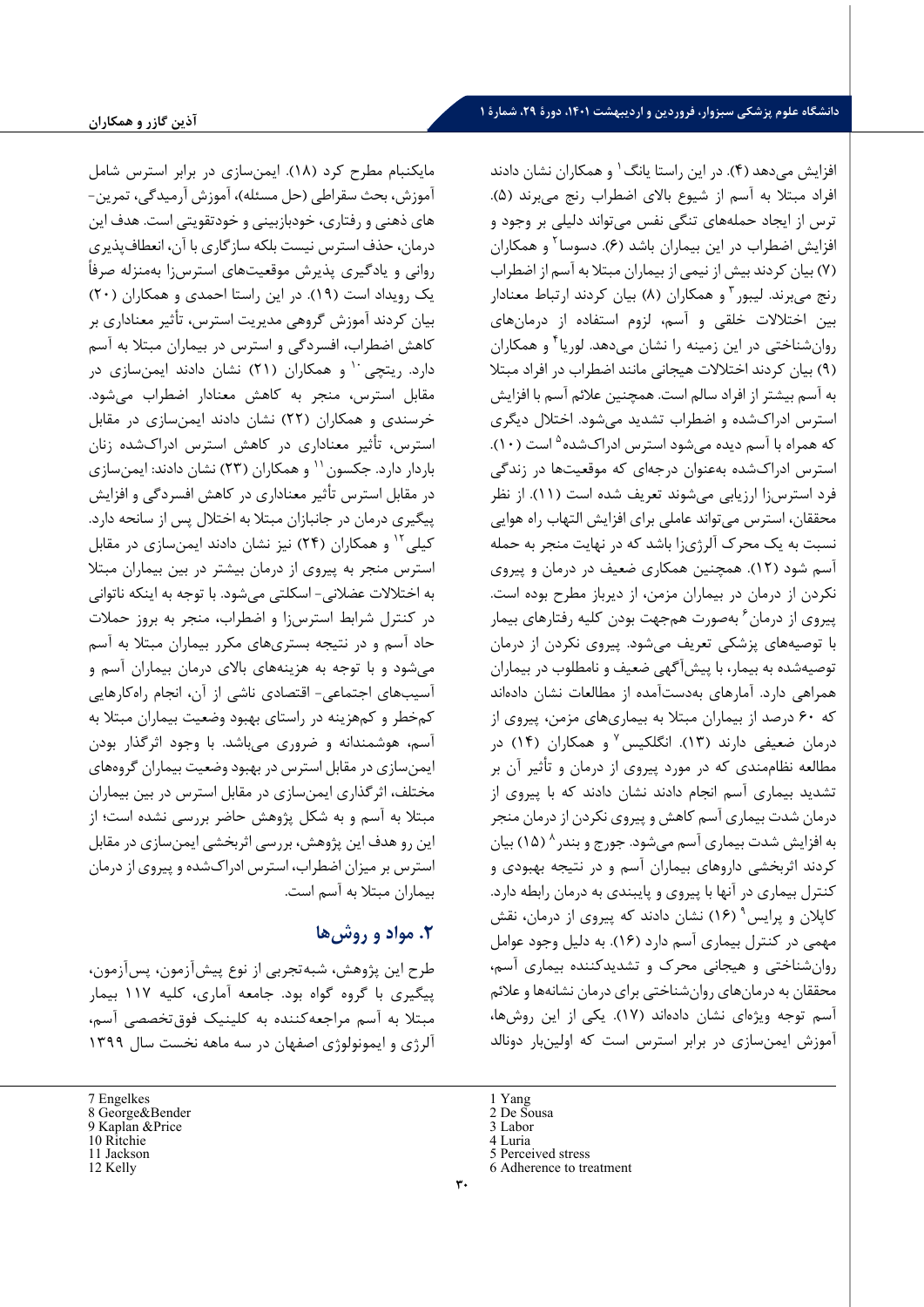#### **اثربخشی ایمن سازي در مقابل استرس بر میزان اضطراب...**

بودند. نمونه گیري به صورت هدفمند بود و نمونه ها بر اساس معیارهاي پژوهش انتخاب شدند. از آنجایی که براي انجام پژوهش های تجربی و نیمه تجربی، حجم نمونه، حداقل ۱۵ نفر است ( 25) ؛ پس از بررسی پرونده بیماران توسط فوق تخصص ریه و دستگاه تنفسی، از بین جامعه پژوهش 30 نفر به روش نمونه گیري هدفمند (مبتنی بر ملاك هاي ورود - خروج) انتخاب شدند. جایگزینی نمونهها در گروهها به قید قرعه انجام شد و در هر گروه 15 نفر قرار گرفتند .

**ملاك ها ي ورود به مطالعه:** تأ یید ابت لا به آسم توسط پزشک متخصص، مبتلا نبودن به سایر بیماری های حاد یا مزمن تنفسی، نداشتن بیماري هاي قلبی - عروقی، حداقل تحصیلات در سطح دیپلم، محدوده سنی -55 25 سال، اخذ رضایتنامه آگاهانه. ملاکهای خروج: وجود اختلالهای روانی ایجاب کننده درمان هاي فوري ( مثل نشانه هاي روان پریشی)، غیبت بیش از دو جلسه در جلسات آموزش. پس از اخذ رضایت نامه کتبی جلسات مداخله آغاز شد. ارائه مداخله براي گروه آزمایش از هفته اول تیرماه 1399 آغاز شد و به مدت 9 جلس ه ادامه داشت. مداخله توسط یک متخصص روان شناسی سلامت و با همراهی نویسنده اول این مقاله به صورت برگزاري جلسات گروهی انجام شد. جلسات مداخله در هفته دوم مرداد 1399 پایان رسید. با توجه به شرایط کرونا به منظور بر گزاری جلسات آموزشی تمام اقدامات بهداشتی و پروتکل هاي مربوط به ستاد کرونا رعایت شد. پس از اتمام جلسات پس آزمون گرفته شد و سه ماه بعد از آخرین جلسه یعنی در هفته دوم آبان 1399 آزمون پیگیري اجرا شد. پس از اجراي مرحله پیگیري و گردآوري پرسش نامه ها مداخلات براي گروه گواه به مدت یک ماه اجرا شد. این مقاله برگرفته از رساله دکتري روان شناسی سلامت دانشگاه آزاد

اسلامی واحد امارات و با کد اخلاق .1399.083REC.HUMS.IR مجوز انجام گرفت .

**پرسش نامه اضطراب بک ( BAI(:** این پرسش نامه 21 سؤ الی براي اندازه گیري شدت بی قراري و اضطراب است . نمره آزمودنی ها بین 0 تا 63 می باشد. نمره کمتر از 9 نشانه نداشتن اضطراب، -20 ،10 نشانگر اضطراب خفیف، نمره -30 ،21 نشانه اضطراب متوسط و 31 به بالا بیانگر اضطراب شدید است . نتایج هنجاریابی نشان داد آزمون مورد نظر داراي روایی (  $(r = \cdot /25)$ ، پایایی ( /٨٣ -= r) و ثبات درونی (آلفا= ۰/۹۲) مناسبی است (۲۶).

**پرسش نامه استرس ادراك شده کوهن :** این پرسش نامه را کوهن در سال ۱۹۸۳ تهیه کرد و دارای ۳ نسخه ۴، ۱۰ و 14 ماده اي است (در این مطالعه از نسخه 14 ماده اي استفاده شده است). نحوه نمره گذاري پرسش نامه براساس طیف 5 درجه اي لیکرت می باشد. کمترین امتیاز صفر و بیشترین امتیاز 56 است. کوهن و همکاران ضریب آلفاي کرونباخ این مقیاس را ۰/٨٧ محاسبه کردهاند (٢٧).

**مقیاس پیروي از درمان** ( **-8MMAS** (**:** اینمقیاس یک پرسش نامه خود گزارش دهی است که در سال 2008 طراح ی و دربردارنده ۸ ماده است. در این مقیاس پیروی از درمان بالا با امتیاز ۸ از ۸، پیروی از درمان متوسط با امتیاز ۶ از ۸ و پیروی از درمان پایین با امتیاز کمتر از ۶ مشخص می گردد. روایی نسخه فارسی این پرسش نامه با روش تحلیل عاملی بررسی و تأیید شد. همچنین ضریب پایایی نسخه فارسی /89 0 گزارش شده است ( 28). در این پژوهش براي تحلیل داده ها از آزمون واریانس با اندازه گیري مکرر در نرم افزار SPSS نسخه 20 استفاده شد .

|--|

| محتواي جلسات                                                                                              | جلسات      |
|-----------------------------------------------------------------------------------------------------------|------------|
| آشنایی و معارفه، تشریح اهداف و قوانین گروه، مفهوم سازی و توصیف استرس ، علائم و پیامدهای آن                | جلسه اول   |
| اموزش تن ارامی و تنش زدایی                                                                                | جلسه دوم   |
| آشنایی با مفاهیم شناختی، نقش افکار در ایجاد استرس ، آشنایی با ویژگیهای افکار خود آیند منفی و معرفی خطاهای | جلسه سوم   |
| آموزش چگونگی مقابله با افکار منفی                                                                         | جلسه چهارم |
| آموزش خود گویی هدایت شده و نقش خود گویی های منفی در ایجاد استرس                                           | جلسه پنجم  |
| آموزش تمرکز فکر و تکنیک های توجه برگردانی                                                                 | جلسه ششم   |
| اموزش حل مساله                                                                                            | جلسه هفتم  |
| آموزش مهارت مديريت خشم                                                                                    | جلسه هشتم  |
| تمرین مهارت های جلسات قبل ولزوم به کار گیری آنها در هنگام برخورد با موقع یتهای استرس زا ، جمع بندی مطالب  | جلسه نهم   |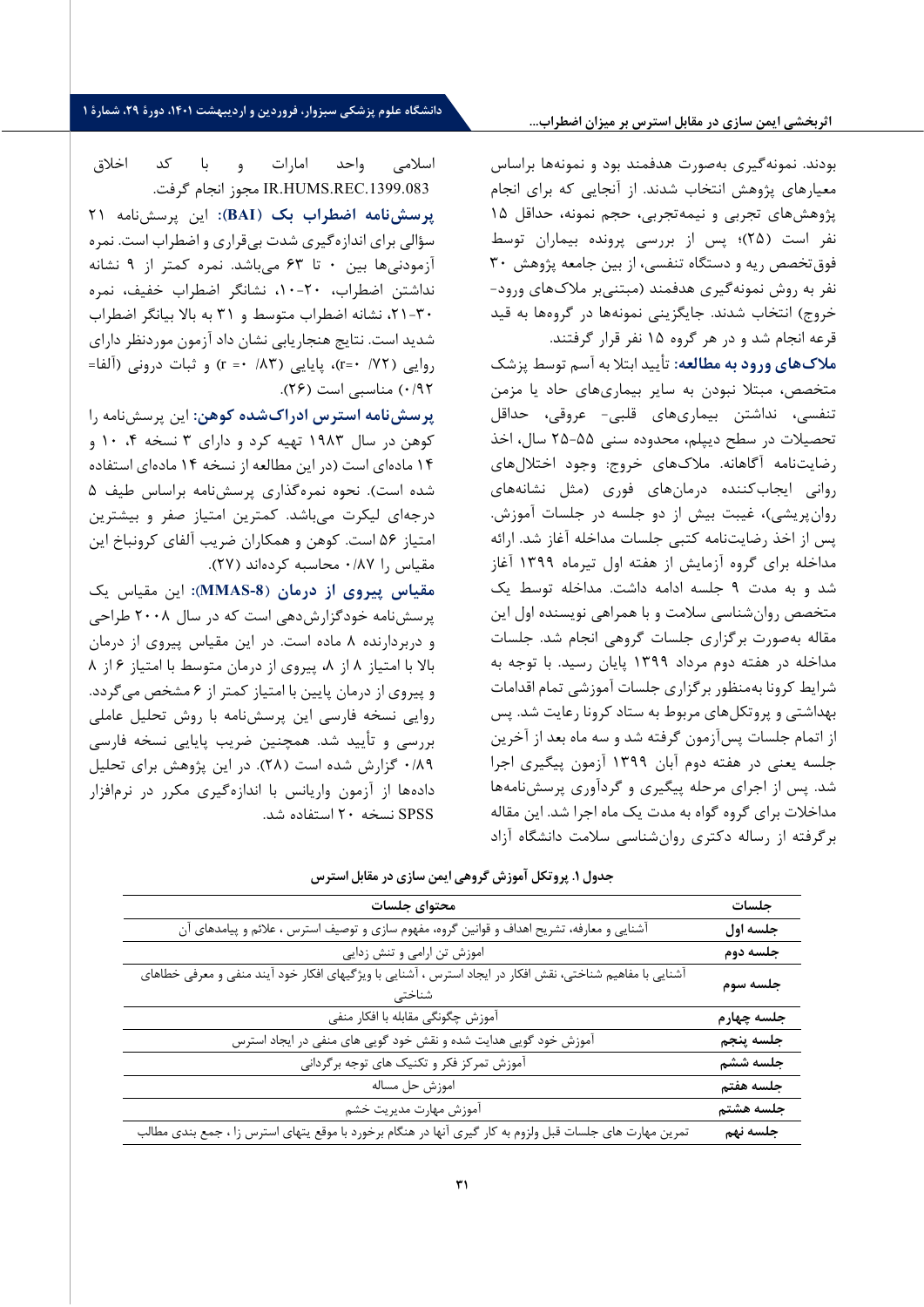## **.3 یافته ها**

در جدول 2 شاخصهاي توصیفی ارائه شده است. نتایج نشان می دهد میانگین اضطراب در گروه ایمنسازي در مقابل استرس در مرحله پسآزمون (23/27) و پیگیري (23/67)، نسبت به پیش آزمون (27/07)، میانگین استرس در گروه ایمنسازي در

مقابل استرس در مرحله پسآزمون (18/87) و پیگیري (19/60)، نسبت به پیش آزمون ( 22/13) کاهش نشان میدهد و میانگین پیروي از درمان در گروه ایمنسازي در مقابل استرس در مرحله پسآزمون (6/27) و پیگیري (6/27)، نسبت به پیش آزمون (4/87)، افزایش نشان می دهد.

| پیگیری             | پس آزمون                | پیش آزمون                  | شاخص         | متغير          | گروه  |  |
|--------------------|-------------------------|----------------------------|--------------|----------------|-------|--|
| <b>TT/FY</b>       | YY/Y                    | $\Upsilon V/\cdot V$       | ميانگين      |                | تجربى |  |
| Y/9Y               | T/T                     | $f/\lambda$ ۶              | انحراف معيار | اضطراب         |       |  |
| $Y\Delta$ /9 $Y$   | $Y\Delta/\mathcal{F}$ . | $\tau v/\cdot v$           | ميانگين      |                | گواه  |  |
| $T/\Delta$ 9       | $\mathbf{r}/\mathbf{A}$ | f/f                        | انحراف معيار | اضطراب         |       |  |
| 9/7V               | 9/7V                    | Y/AY                       | ميانگين      |                |       |  |
| 1/19               | 1/FF                    | $1/\tau$ ۶                 | انحراف معيار | پیروی از درمان | تجربى |  |
| $f/\mathfrak{S}$ . | $f/\cdot V$             | $f/\mathcal{F}$ .          | ميانگين      |                |       |  |
| $1/f_0$            | $1/7\lambda$            | $1/\tau \Delta$            | انحراف معيار | پیروی از درمان | گواه  |  |
| 19.6               | <b><i>I</i></b> A/AY    | $\tau\tau/\tau$            | ميانگين      | استرس ادراک    |       |  |
| f/91               | f/95                    | F/T9                       | انحراف معيار | شده            | تجربى |  |
| Y1/97              | Y1/YY                   | YY/Y                       | ميانگين      | استرس ادراک    |       |  |
| F/FQ               | $f(\cdot)$              | $\Upsilon/\Lambda\Upsilon$ | انحراف معيار | شده            | گواه  |  |

**جدول .2 شاخص هاي توصیفی متغیرهاي پژوهش** 

نتايج آزمون كولموگروف اسميرنف نرمال بودن دادهها را نشان داد. همچنین پیشفرضهای آزمون واریانس با اندازهگیری مکرر شامل همگنی واریانس ها، آماره ام باکس و کرویت ماچلی بررسی شد.

نتایج آزمون لون در جدول ۳ نشان داد که فرض همگنی داده- $(p > \cdot / \cdot \Delta)$ ها برقرار است (p>

| جناوں ۱۰ تنایج ارتنوں نوں بررسی مستقی واریابس |                         |           |           |  |  |
|-----------------------------------------------|-------------------------|-----------|-----------|--|--|
| <b>Sig</b>                                    | F                       | مرحله     | متغبر     |  |  |
| ۰/۷۷۴                                         | ۰/۰۸۴                   | پيش أزمون |           |  |  |
| $\cdot$ / $\vee$ $\cdot$ $\Delta$             | ۱۱۴۶                    | پس أزمون  | اضطراب    |  |  |
| $\cdot$ / $\wedge \wedge \wedge$              | ۰/۰۳۶                   | پیگیری    |           |  |  |
| ۱۷۳۵                                          | ۰/۱۱۷                   | پيش أزمون | استرس     |  |  |
| $\cdot$ $/$ ۴۸۳                               | ۰۱۵۰۶                   | پس أزمون  | ادراک شده |  |  |
| .19AY                                         | $\cdot/\cdot\cdot\cdot$ | پیگیری    |           |  |  |
| $\cdot/\gamma \cdot f$                        | .1                      | پيش أزمون |           |  |  |
| ۰/۴۲۴                                         | ۰۱۶۶۰                   | پس أزمون  | پیروی از  |  |  |
| .1799                                         | 1/۲۸۷                   | پیگیری    | درمان     |  |  |

**جدول .3 نتایج آزمون لون بررسی همگنی واریانس ها** 

Assumed Sphericity گزارش می گردد ولی براي متغیر اضطراب با توجه به مقدار نتایج ردیف Geisser-Greenhouse براي بررسی تفاوتهاي درونگروهی گزارش میگردد. آزمون فرضیه ها با استفاده از تحلیل واریانس با اندازه گیري مکرر انجام شد. با توجه به جدول 4 نتایج نشان داد آزمون اثر درونگروهی (زمان) در سه مرحله ارزیابی براي گروه آزمایش در متغیرهاي بررسی مقادیر آزمون ام باکس (0/264=P، 1/125=F، 78/263=sM'Box (نشان داد این فرض نیز برقرار است. همچنین نتایج بررسی پیش فرض کرویت ماچلی براي متغیر نشان داد فرض کرویت براي متغیرهاي استرس ادراك شد و پیروي از درمان برقرار است (0/05<P(؛ از این رو براي متغیرهاي استرس ادراكشده و پیروي از درمان نتایج ردیف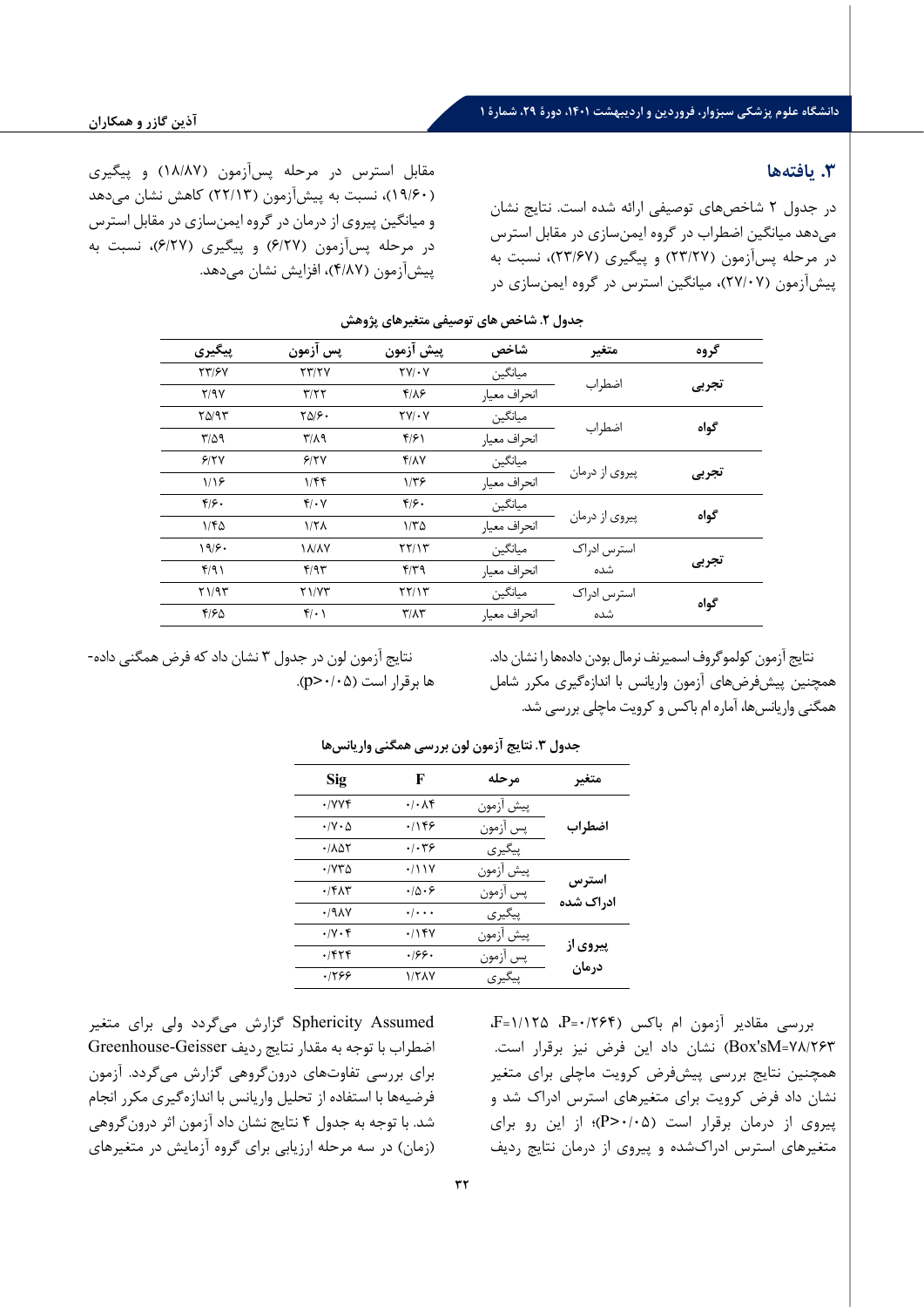### **اثربخشی ایمن سازي در مقابل استرس بر میزان اضطراب...**

# **دانشگاه علوم پزشکی سبزوار، فروردین و اردیبهشت ،1401 دورة ،29 شمارة 1**

آزمون اثر گروه (بین گروهی) در سه مرحله ارزیابی، نتایج نشان داد ایمنسازي در مقابل استرس، تأثیر معناداري بر استرس ادراكشده (p=٠/٠٢٣) و پیروي از درمان (p=٠/٠٠٣) داشت ولی بر اضطراب (0/360=p (تأثیر معناداري نداشت..

اضطراب (p=٠/٠٠٢)، استرس ادراكشده (p=٠/٠١٩) و پیروي از درمان (/005 0=p (معنادار است. همچنین نتایج براي اثر درونگروهی (تعامل زمان و گروه) براي متغیرهاي اضطراب (0/010=p(، استرس ادراكشده (0/014=p (و پیروي از درمان (0/005=p (معنادار بود. همچنین با توجه به نتایج حاصل از

| مجذور اتا                                           | مقدار<br>احتمال                       | مقدار<br>F         | ميانگين<br>مجذورات                                  | درجه آزادی               | مجموع<br>مجذورات                                    | منبع اثر  |                         | متغير     |
|-----------------------------------------------------|---------------------------------------|--------------------|-----------------------------------------------------|--------------------------|-----------------------------------------------------|-----------|-------------------------|-----------|
| .1799                                               | $\cdot/\cdot\cdot$ $\mathsf{Y}$       | 9/171              | AV/YTA                                              | $1/\Gamma\Delta\Upsilon$ | $V \wedge V \cdot F V$                              | زمان      | درون گروهي<br>بین گروهی | اضطراب    |
| $\cdot / \lambda \Delta$                            | $\cdot/\cdot$ \ $\cdot$               | 91999              | F'/TVA                                              | $1/\tau\Delta\tau$       | 54/168                                              | زمان،گروه |                         |           |
| $\cdot/\cdot7$ .                                    | .779.                                 | $\cdot$ /160       | $\mathbf{r} \mathbf{r}/\mathbf{r} \cdot \mathbf{r}$ |                          | $\mathbf{r} \mathbf{r}/\mathbf{r} \cdot \mathbf{r}$ | گروه      |                         |           |
|                                                     |                                       |                    | TY/YY                                               | ۲۸                       | 1.59/7                                              | خطا       |                         |           |
| .7157                                               | $\cdot/\cdot$ 19                      | $f/Y\Delta Y$      | <b>TVITTT</b>                                       | ٢                        | 54/168                                              | زمان      | درون گروهي              | استرس     |
| $\cdot$ $\upharpoonright$ $\uparrow$ $\updownarrow$ | $\cdot/\cdot$ \ ۴                     | <b>NYTT</b>        | <b>TY/16V</b>                                       | ۲                        | <b>٣٢/٨۶٧</b>                                       | زمان،قروه |                         |           |
| .1797                                               | $\cdot$ / $\cdot$ $\tau\tau$          | 1.1.77             | SVIS                                                |                          | 5Y/5.                                               | گروه      |                         | ادراک شده |
|                                                     |                                       |                    | 47/114                                              | ۲۸                       | 1777/                                               | خطا       | بين گروهي               |           |
| .11Yf                                               | $\cdot/\cdot\cdot\Delta$              | <b>A/A9A</b>       | $T/Y$ $F$                                           | ۲                        | Y/Y                                                 | زمان      | درون گروهي              | پیروی از  |
| .1799                                               | $\langle \cdot   \cdot \cdot \rangle$ | <b><i>NYYA</i></b> | <b>V/FVA</b>                                        | ۲                        | ۱۴/۹۵۶                                              | زمان،5روه |                         |           |
| .1799                                               | $\cdot/\cdot\cdot$ ۳                  | ۱۰/۲۹۴             | f(Y Y)                                              |                          | f(Y Y)                                              | گروه      | بين گروهي               | درمان     |
|                                                     |                                       |                    | 41149                                               | ۲۸                       | 118/1 Y A                                           | خطا       |                         |           |

### **جدول .4 ن تایج درون گروهی و بین گروهی آنالیز واریانس با اندازه گیري مکرر**



**شکل .1 مقایسه میانگین هاي گروه هاي آزمایش و گواه در سه مرحله پیش آزمون، پس آزمون و پیگیري**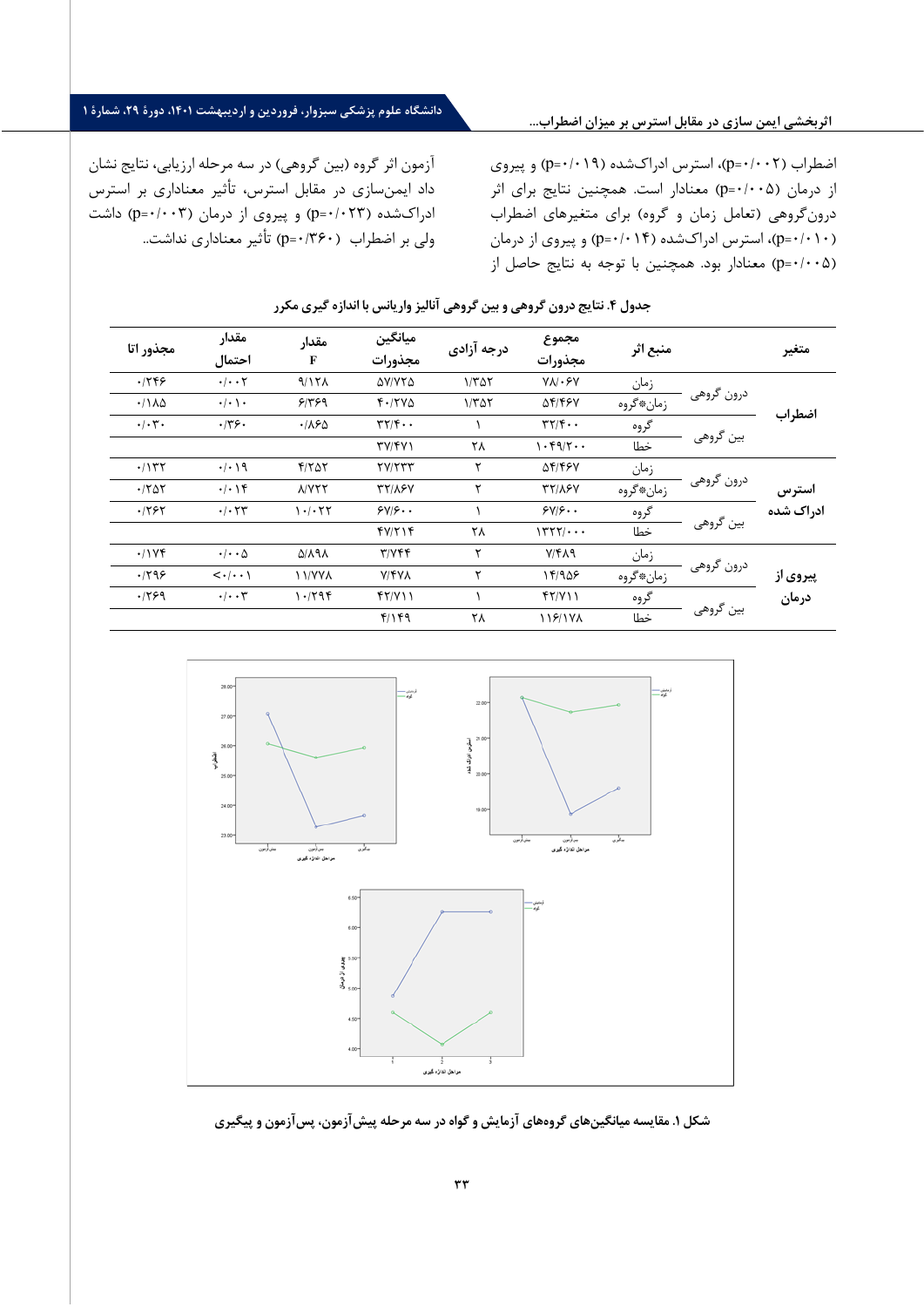# **.4 بحث و نت یجه گیري**

نتایج نشان داد ایمن سازي در مقابل استرس، تأ ثیر معناداري بر کاهش استرس ادراك شده گروه آزمایش دارد. این نتایج هم سو با نتایج تحقیقات احمدي و همکاران (۲۰) و خرسندي و همکاران ( 22) مبنی بر اثربخشی آموزش گروهی مدیریت استرس و ایمن سازي در مقابل استرس بر کاهش اس ترس ادراك شده است . آنها بیان کردند آموزش مدیریت استرس ، روش مؤ ثري در زمینه کاهش استرس بیماران است . در تبیین این نتایج می توان گفت در دستگاه هورمونی - عصبی یا محور هیپوتالاموس - هیپوفیز - قشر کلیوي، استرس و فشارهاي روانی باعث تحریک هسته هاي پاراونتریکیولار هیپوتالاموس می ش ود و موجب رهایش عامل افزایش دهنده کورتیکوتروپین میگردد. این عامل در هیپوفیز قدامی باعث سنتز آدرنوکورتیکوتریین و در نهایت تحریک غدد فوق کلیوي و ترشح هورمون هاي گلوکوکورتیکوئیدي (مانند کورتیزول) می شود ( 29). همچنین استرس باعث افزایش ترشح سیتوکاینها در بدن می شود. از تأثیرات این ماده، کاهش قطر راه هاي هوایی می باشد که باعث تنگی نفس و مشکلات تنفسی می شود که در بیماران مبتلا به آسم به سبب حساسیت بالاي ریوي، این مسئله شدیدتر است (۶)؛ از این رو آموزش های ایمن سازی در مقابل استرس با استفاده از تمرینات آرامسازی فکر و تمرینات تنفس منجر به کاهش فشارهاي روانی وارد بر بیماران مبتلا به آسم می شود و در نتیجه باعث کاهش ترشح هورمون های تشدید کننده استرس و در نتیجه باعث کاهش استرس ادراك شده می گردد. دیگر نتایج نشان داد پیروی از درمان بیماران در گروه آزمایش ، بهبود معناداري نسبت به گروه کنترل دارد . این نتایج هم سو با نتایج تحقیقات جکسون و همکاران ( 23)، کیلی و همکاران ( 24) مبنی بر اثرگذاري ایمن سازي در مقابل استرس بر پیروي از درمان بود. می توان بیان کرد هدف آموزش ایمن سازي در مقابل استرس ، آموزش روش هاي مدیریت استرس به افراد و کاربرد آن ها در زندگی روزمره و معمول است و این روش فقط براي استفاده در موارد خاص آموزش داده نمی شود؛ بنابراین آموزش این روش ها توانایی مقابله اي و مدیریتی افراد را در برخورد با شرایط استرس زا افزایش می دهد و فرصتی را برای افراد فراهم می آورد که بر وقایع زندگی خود کنترل بیشتري داشته باشند و با موقعیت هاي سخت و استرس زا به صورت مؤ ثرتري برخورد کنند ( 30). یکی از موقعیت هاي مهمی که نیاز است فرد مواجهه درستی با آن داشته

باشد بیماری است؛ از این رو بیماران مبتلا به آسم با استفاده از راهبردهای آموزش، حل مسئله و مقابله با افکار منفی پیروی از درمان را به عنوان راهی براي کنترل موقعیت دشوار خود می پذیرند و به درمان هاي پزشکی و مراقبتی خود پایبند می گردند. این فرایند منجر به اصلاح استدلال فرد میشود. همچنین با پذیرش بیماری از سوی فرد، بیمار می پذیرد برای درمان، اقدام مؤثری داشته باشد ( 18) ؛ در نتیجه ایمن سازي در مقابل استرس ، بر پیروي از درمان در بیماران مبتلا به آسم تأ ثیر معناداري داشت. دیگر نتایج نشان داد ایمن سازي در مقابل استرس ا گرچه میزان اضطراب را در گروه آزمایش کاهش داد اما این کاهش ، معنادار نبود. این نتایج با یافته هاي ریتچی و همکاران ( 21) ناهم سو بود. ریتچی و همکاران ( 21) بیان کردند آموزش ایمن سازي در مقابل استرس با استفاده از تمرینات تنفس و آرامسازي می تواند بر فاکتورهاي فیزیولوژیکی مؤثر بر اضطراب مانند ضربان قلب و فشار خون و تنش عضلانی تأ ثیر بگذارد. از این رو با کنترل یا کاهش عوامل ایجاد کننده اضطراب ، می توان اضطراب را کاهش داد ( 21). در توجیه این نتیجه می توان گفت نمره اضطراب آزمودنی هاي این تحقیق مقدار متوسطی بود در حالی که در تحقیقات مشابه میزان اضطراب بیشتر از حد متوسط بوده است و شاید بتوان گفت ایمن سازي در مقابل استرس در نمونه هایی با میزان اضطراب بالا تأ ثیر بیشتري دارد . در مورد محدودیت این تحقیق می توان گفت مطالعه حاضر در شهر اصفهان انجام شد؛ بنابراین در تعمیم آن به بیماران شهرها و مناطق دیگر باید احتیاط کرد. یافته هاي این تحقیق مبنی بر این است که می توان با استفاده از آموزش ایمن سازي در برابر استرس، اضطراب و استرس بیماران مبتلا به آسم را کاهش داد و در نتیجه وضعیت جسمی و روانی بهتري را براي بیماران مبتلا به آسم فراهم کر د . همچنین با بهبود پیروي از درمان بیماران مبتلا به آسم انتظار می رود علائم بیماري کنترل ش ود و این بیماران وضعیت بهتري را نسبت به گذشته داشته باشند .

# **تشکر و قدردانی**

نویسندگان مقاله از افراد شرکت کننده در تحقیق قدردانی می نمایند. نویسندگان اعلام می دارند که هیچگونه تضاد منافعی ندارند .

**References**

minority and nonminority children with asthma. Health Psychology. 2016; 35(2):115–122.